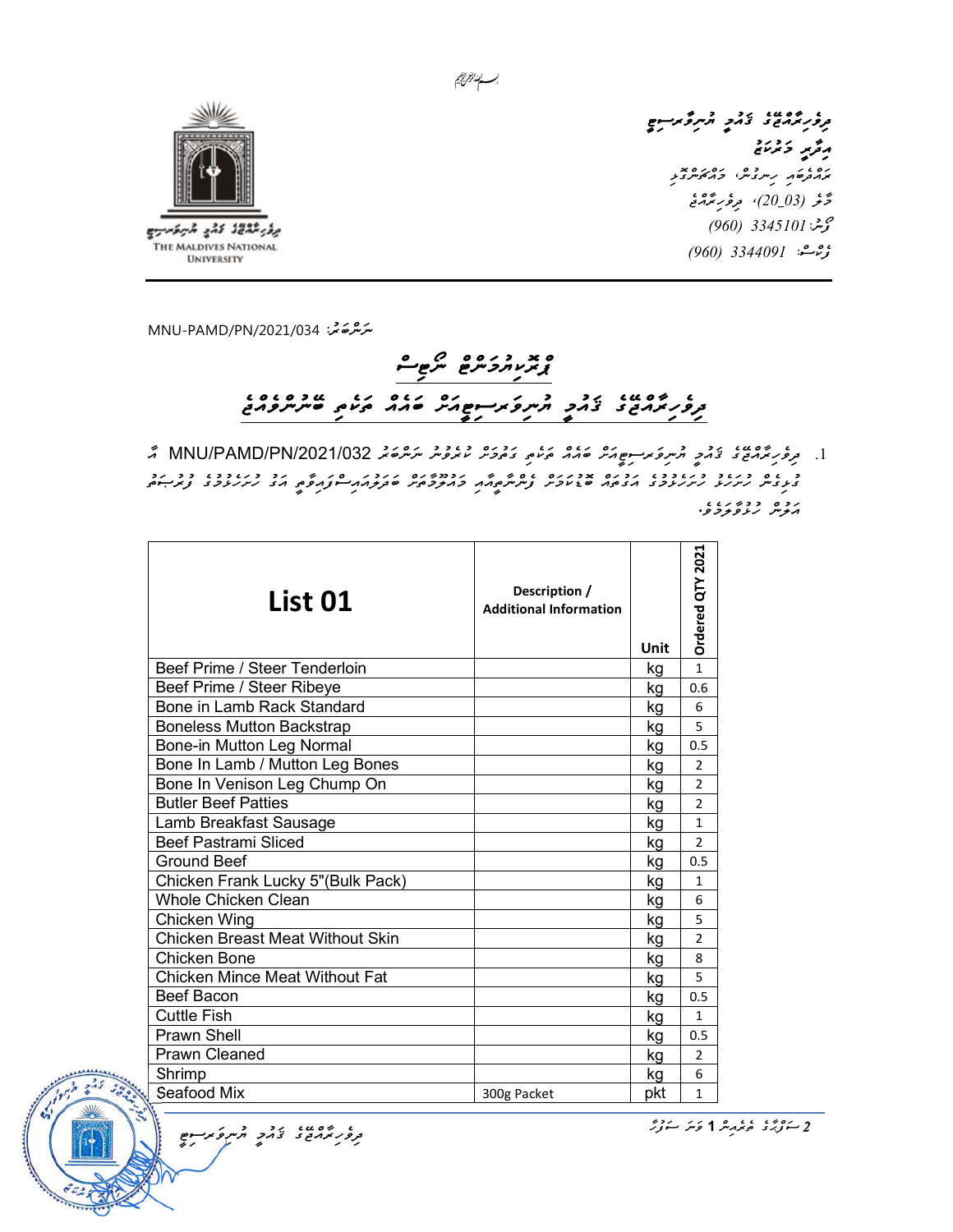| <b>Tempura Fish</b>         |                   | ctn | $\mathbf{1}$   |
|-----------------------------|-------------------|-----|----------------|
| <b>Tuna Fillet</b>          | <b>Steak</b>      | kg  | 0.5            |
| White Fish - Fresh Fillet   |                   | kg  | 0.5            |
| Alfalfa Sprout              |                   | kg  | 8              |
| Asparagus                   |                   | kg  | 0.2            |
| <b>Basil Leaves</b>         |                   | kg  | 0.2            |
| <b>Beans Long Green</b>     | Green beans fresh | kg  | 0.5            |
| Bell Pepper - Red           |                   | kg  | 3              |
| <b>Bell Pepper - Yellow</b> |                   | kg  | $\overline{2}$ |
| <b>Bitter Gourd</b>         |                   | kg  | $\overline{2}$ |
| <b>Broccoli</b>             |                   | kg  | 3              |
| Carrot                      |                   | kg  | 6              |
| Celery                      |                   | kg  | 4.5            |
| Celeriac                    |                   | kg  | $\overline{2}$ |
| Chili - Padi                |                   | kg  | 0.2            |
| Corn - Sweet                | 200g Packet       | pkt | $\mathbf{1}$   |
| Cucumber - English          |                   | kg  | $\mathfrak{p}$ |
| Cucumber - Lebanese         |                   | kg  | 0.3            |
| Fennel                      |                   | kg  | 0.5            |
| French Bean                 |                   | kg  | 0.2            |
| <b>Fresh Rocket Leaves</b>  |                   | kg  | 0.5            |
| <b>Fresh Basil</b>          |                   | kg  | 0.3            |
| Fresh Dill                  |                   | kg  | 0.5            |
| <b>Fresh Parsley</b>        | curley            | kg  | 0.6            |
| <b>Fresh Rosemary</b>       |                   | kg  | 0.3            |
| Fresh Sage                  |                   | kg  | 0.3            |
| Fresh Thyme                 |                   | kg  | 0.3            |

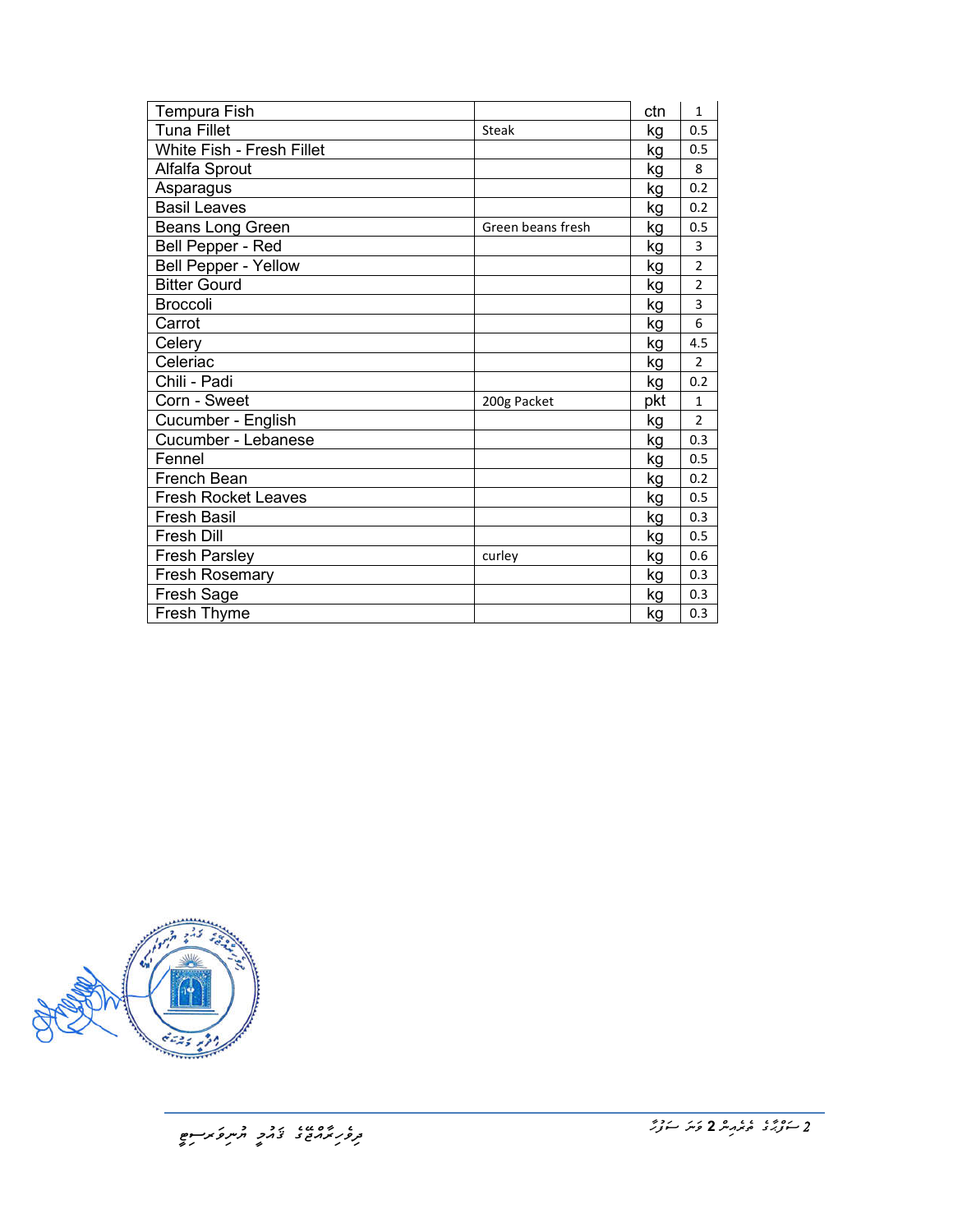| List 02                               | Description /<br><b>Additional Information</b> | Unit | Ordered QTY 2021 |                                |
|---------------------------------------|------------------------------------------------|------|------------------|--------------------------------|
| Galangal<br>1.                        |                                                | kg   | 0.1              |                                |
| 2. Garlic                             |                                                | kg   | 0.5              |                                |
| 3. Ginger                             |                                                | kg   | 0.6              |                                |
| 4. Grated Coconut                     |                                                | pkt  | 0.7              |                                |
| Leeks<br>5.                           |                                                | kg   | 0.5              |                                |
| 6.<br>Lemon                           |                                                | nos  | 10               |                                |
| 7. Lemon Grass                        |                                                | kg   | 0.2              |                                |
| 8. Lettuce Iceberg                    |                                                | kg   | 0.5              |                                |
| 9. Lettuce Romaine                    |                                                | kg   | 1.3              |                                |
| 10. Lime                              |                                                | kg   | 0.5              |                                |
| 11. Lime Leaves                       |                                                | bdl  | $\mathbf{1}$     |                                |
| 12. Mint Leaves                       |                                                | kg   | 0.2              |                                |
| 13 Mushroom Button Fresh              |                                                | kg   | 0.7              |                                |
| 14 Mushroom Enoki                     |                                                | pkt  | $\overline{2}$   |                                |
| 15 Mushroom Shitake                   |                                                | pkt  | $\mathbf{1}$     |                                |
| 16. Onion Red                         |                                                | kg   | 3                |                                |
| 17. Onion White                       |                                                | kg   | $\overline{3}$   |                                |
| 18 Onion Spring                       |                                                | kg   | 0.3              |                                |
| 19 Pak Choy                           |                                                | kg   | 0.5              |                                |
| 20 Parsley                            |                                                | kg   | 0.2              |                                |
| 21. Parsnip                           |                                                | kg   | 0.5              |                                |
| 22 Potato                             |                                                | kg   | 8                |                                |
| 23. Potato - Baby                     |                                                | kg   | 0.5              |                                |
| 24 Potatoes                           |                                                | kg   | 6                |                                |
| 25. Spinach Baby                      |                                                | kg   | 0.8              |                                |
| 26. Tomato                            |                                                | kg   | 8                |                                |
| 27 Tomato - Cherry Red                |                                                | kg   | 0.5              |                                |
| 28 Turnip                             |                                                | kg   | 0.5              |                                |
| 29 Zucchini - Baby Green              |                                                | kg   | $\mathbf{1}$     |                                |
| 30 Zucchini - Baby Yellow             |                                                | kg   | $\mathbf{1}$     |                                |
| 31. Avocado                           |                                                | nos  | $\overline{2}$   |                                |
| 32 Banana - Local                     |                                                | kg   | 0.2              |                                |
| 33. Blackberry                        |                                                | pkt  | 2                |                                |
| 34 Blueberry                          |                                                | pkt  | $\overline{2}$   |                                |
| 35. Mango - Honey                     |                                                | kg   | 0.5              |                                |
| 36. Oranges                           |                                                | nos  | 10               |                                |
| 37 Raspberry                          |                                                | kg   | 0.3              |                                |
| 38. Strawberry                        |                                                | kg   | 0.3              |                                |
| 39 Anchovies In Olive Oil             |                                                | kg   | 0.2              |                                |
| 40 Linguine                           |                                                | pkt  | $\overline{2}$   |                                |
| 41 Cheese Gorgonzola                  |                                                | kg   | 0.3              |                                |
| 42 Cheese Parmesan Block Grana Padano |                                                | kg   | 0.3              |                                |
| 43 Cream Cooking Elle Vire            |                                                | pkt  | $\overline{2}$   |                                |
| 44 Shortening                         |                                                | kg   | 1                |                                |
| 45 Bread Sandwich                     |                                                | loaf | $\overline{2}$   |                                |
| 46 Bread Crumbs - White Panko         |                                                | pkt  | $\mathbf{1}$     |                                |
| ، ده به در در در در در در د           |                                                |      |                  | 2 سۇپرى ھېرمەنلە 3 ئونىز سۇزگر |

ދިވެހިރާއްޖޭގެ ޤައުމީ ޔުނިވަރސިޓީ ސަފްޙާގެ ތެރެއިން <sup>3</sup> ވަނަ ސަފުހާ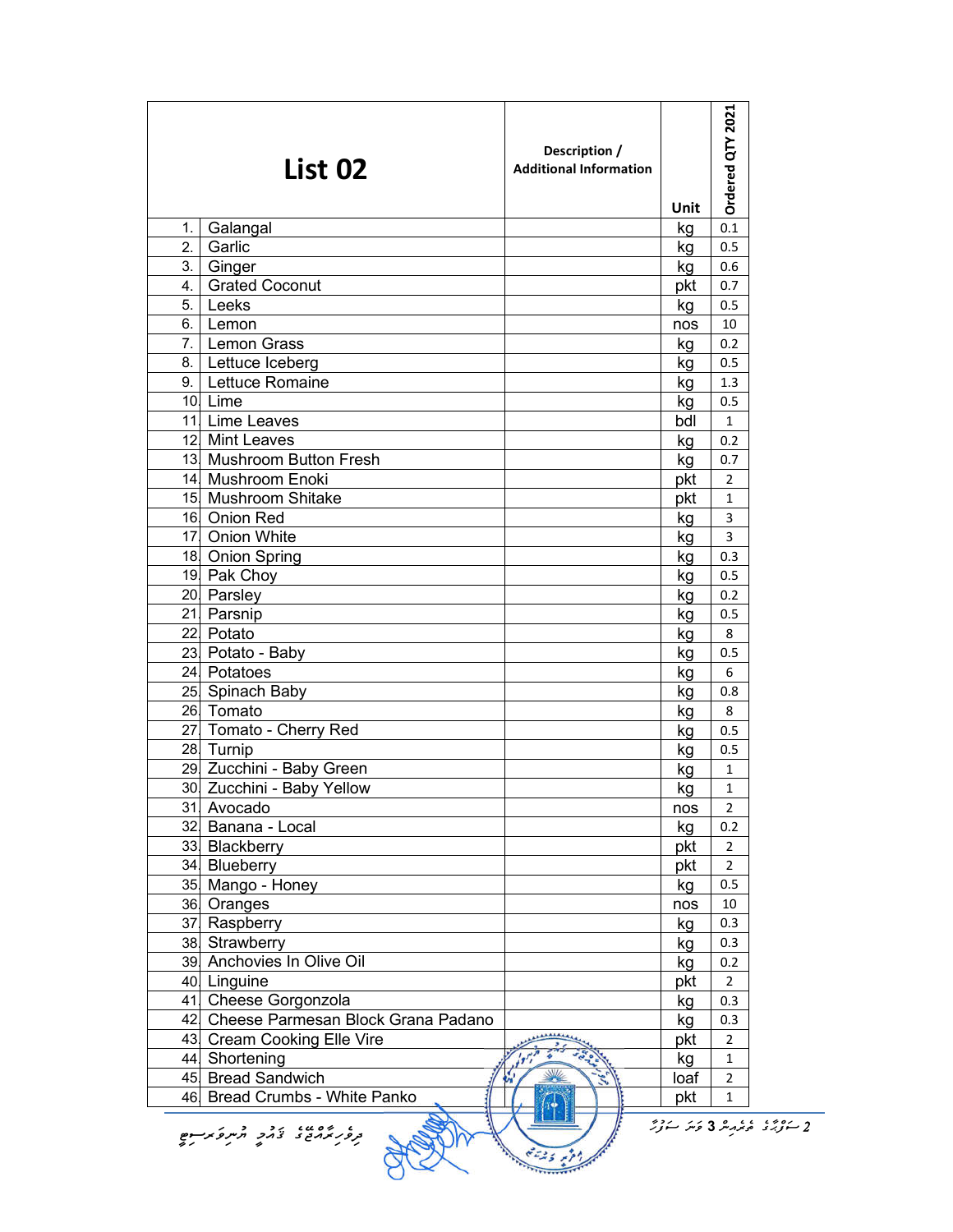|     | 47 English Mustard             | btl |     |
|-----|--------------------------------|-----|-----|
| 48. | <b>Chili Flakes</b>            | kg  | 0.2 |
| 49. | <b>Dried Rosemary</b>          | kg  | 0.5 |
|     | 50. Powder Garlic              | kq  | 0.9 |
| 51  | Thai Fish Sauce                | btl | 1   |
|     | 52 Baking Powder               | kg  | 0.1 |
|     | 53 Bicarbonate Soda            | btl | 1   |
| 54. | <b>Yeast Dry</b>               | kg  | 0.5 |
|     | 55. Whipping cream Elle & Vire | ltr | 7   |
|     | 56 Fennel powder<br>shan brand | pkt | 0.5 |
| 57  | sundried tomatoes              | kg  | 0.2 |
|     | 58 Fresh Coriander             | kq  | 0.3 |

- .<br>2. כ בניום, ונפינג יוונפית נייחסית פיו פיויונופי כניונית כביותו ויוונפים ונה נייחסיותפים הצ د د د ۱۶ نوع د ۱۶ مرکزی د ۱۶ مرکزی د ۲۵ د ۲۵ نوع د ۱۶ نوع د ۱۶ نوع د ۱۶ نوع د ۱۶ نوع د ۱۶ نوع د ۱۶ نوع د ۱۶ نو<br>رس د د بورس د ۱۶ نوع د ۱۶ نوع د ۱۶ نوع د ۱۶ نوع د ۱۶ نوع د ۱۶ نوع د ۱۶ نوع د ۱۶ نوع د ۱۶ نوع د ۱۶ نوع د ۱۶ نو
- .3 وِحٌ، حِمَّرْمِ ۡ ٱلۡرَّحۡ ِ ٱلۡرَّحۡمِ ٱلۡرَّحۡمِ ۚ وَٱلۡرَّحۡمَٰٓ وَٱلۡ ٱلۡرُّحۡمَٰتِ ٱلۡرَّحۡمِ ٱلۡرَّحۡ<br>3. وِحٌ، حِمَّرْمِ ٱلۡرَّحۡمِ ٱلۡرَّحۡمِ ٱلۡرَّحۡمِ ٱلۡرَّحۡمِ ٱلۡرَّحۡمَٰٓ وَٱلۡ ٱلۡرَّحۡمَٰتِ ٱلۡرَّحۡمَٰتِ 23:00 \$ غوږ <mark>mohamed.ibaad@mnu.edu.mv</mark> حمير procurement@mnu.edu.mv حَمَّد خَصِرَّة ކޮޕީކޮށް ކޯޓޭޝަން އީމެއިލްކުރެއްވުން އެދެމެވ.ެ މި ނޯޓިސްއާ ގުޅޭގޮތުން އިތުރު މައުލޫމާތު ސާފުކުރުމަށް ބޭނުންފުޅުވާނަމަ ،3345109 ،3345110 3345111 ނުވަތަ 3345148 އަށް ގުޅުއްވުން އެދެމެވ.ެ

 $2021$   $\div$  $9\frac{6}{3}$  $\div$   $19$